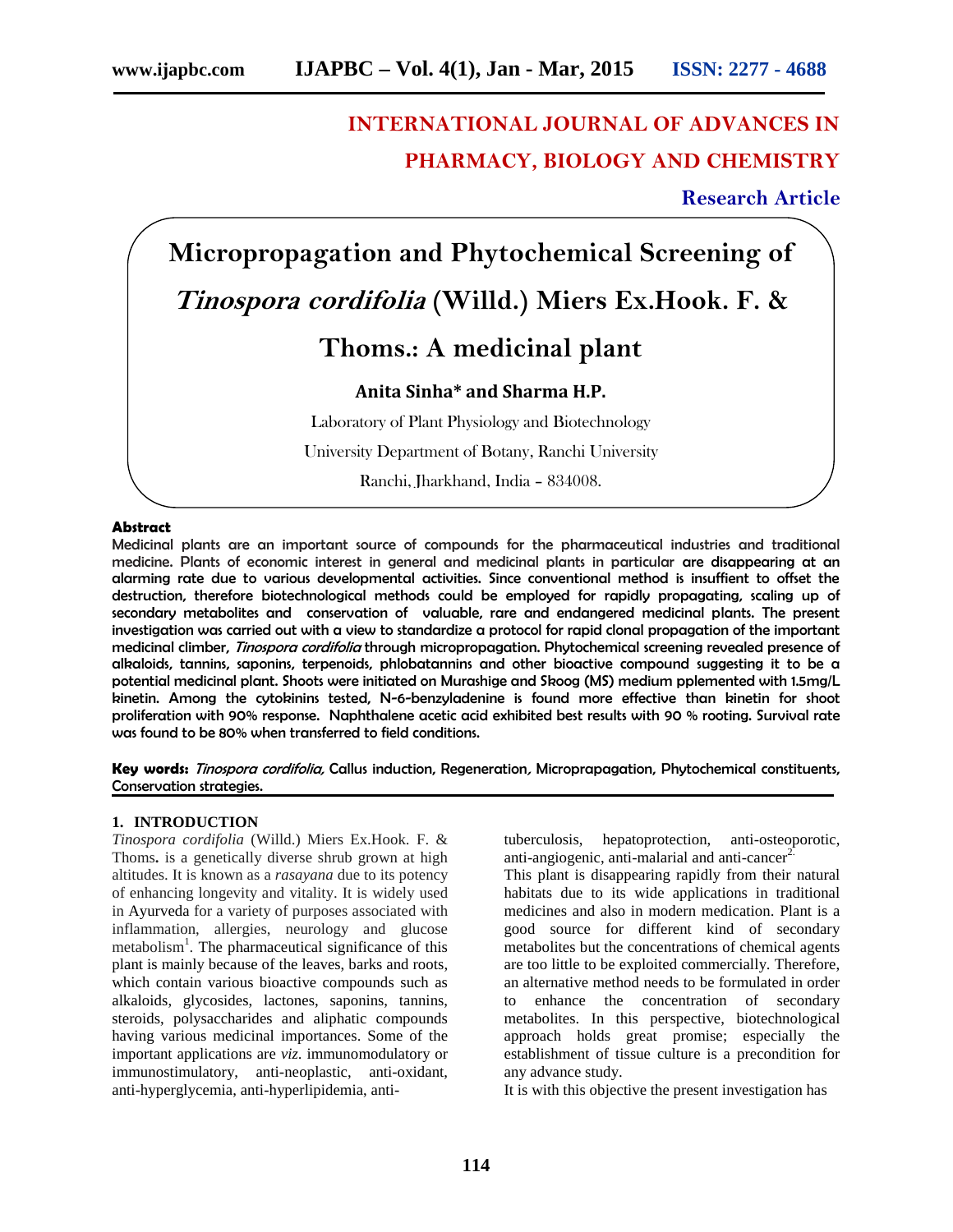been undertaken to enhance the biomass of the parent plant through micropropagation and also to establish a protocol for callus induction and regeneration.

#### **2. MATERIALS AND METHODS**

The plant material was obtained from the Medicinal Garden of the Department. The stem of the plant *Tinospora cordifolia* was washed thoroughly with running tap water and left over night in plain water to facilitate leaching out the phenolic compounds. Subsequently,washing was done in Tween 80 (3-5 drops in 250ml water) followed by series of treatments:  $70\%$  ethanol for 5 minutes;  $0.1\%$  HgCl<sub>2</sub> for 3 min and final washing was done with autoclaved double distilled water 4-5 times, under laminar airflow, to prepare the sterilized stem for inoculation.

The sterile stem containing nodal segment was inoculated in Murashige and Skoogs (MS) medium<sup>3</sup>with different concentrations of phytohormones; Naphthelene-1- acetic acid (NAA), Indole-acetic acid(IAA), Indole -3-butyric acid (IBA), Benzyl amino purine (BAP), and Kinetin (KN) either alone or in combinations. The pH of the medium was adjusted to 5.8 and the medium incorporated with phytohormone/s is dispensed 10-15 ml into culture tubes. The culture tubes were sterilized at 15 lbs psi for 20 min and allowed gradually to cool down.

The inoculation was done under laminar air flow cabinet and cultures were maintained in culture room under controlled conditions: temperature  $25 \pm 3^{\circ}\text{C}$ ; 16 hours light and 8 hours dark; light intensity 1500- 3000 lux and relative humidity 60%.

#### **2. 1 Phytochemical Screening**

The plant samples (leaves and stems) were air-dried and ground into uniform powder.The methanol extract of each sample was prepared by soaking 10 gm of dried powdered samples in 100 ml of methanol. The extracts were filtered after continuous soaking and shaking for 72 hours using Whatman filter paper No 1. The chemical tests adopting standard procedures were carried out either on the methanolic extract or extract powder so as to identify the secondary metabolites as constituents are described by many workers. 4,5,6.

- **Test for tannins:** About 0.5 gm of the dried powdered samples was boiled in 20 ml of water in a test tube and then filtered. A few drops of 0.1% ferric chloride was added and observed for brownish green or a blue-black colouration.
- **Test for phlobatannins:** Appearance of a red precipitate when a methanolic extract of each

plant sample was boiled with 1% hydrochloric acid suggests the presence of phlobatannins.

- **Test for saponins:** 2 gm of the powdered sample was boiled in 20 ml of distilled water in a water bath and filtered. 10 ml of the filtrate was mixed with 5 ml of distilled water and shaken vigorously for a stable persistent froth. The frothing was mixed with 3 drops of olive oil and shaken thoroughly, then observed for the formation of emulsion thereafter in plant sample (filterate/powder).
- **Test for flavonoids:** 5 ml of dilute ammonia solution was added to a portion of the aqueous filtrate of each plant extract followed by addition of concentrated  $H_2SO_4$ . A yellow colouration observed in each extract indicated the presence of flavonoids. The yellow colouration disappeared on standing after few minutes.
- **Test for steroids:** To the test solution added 10 ml of chloroform then filtered. To the 2 ml filterate added 2 ml of acetic anhydride and con.  $H<sub>2</sub>SO<sub>4</sub>$ . Blue green ring indicate the presence of steroids in the sample.
- **Test for terpenoids:** To the test solution added 2 ml of chloroform and 1 ml  $H_2SO_4$ , reddish brown color at interface, indicate the presence of terpenoids.
- **Test for cardiac glycosides:** To an extract, added 4 ml of glacial acetic acid, few drops of ferric chloride and concentrated sulfuric acid (2 ml) was added. Brown ring obtained at interface, indicate the presence of cardiac glycosides.

# **2.2 Field Transfer**

The *in vitro* raised plantlets developed from nodal cuttings were subjected to hardening process before field transfer. Shooted plantlets at an early stage (about 1-2 cm in length) were transferred from filter paper to polycups containing a mixture of sterile garden soil: sand (3:1), which was covered with polypropylene bags and irrigated with 10x diluted MS liquid medium. The plants were kept in a culture room for 15 days and sprayed with bavistin to check fungal infections. After 15 days, the polycups hardened plants were transferred to pots and kept in green house.

# **3.RESULTS**

MS medium supplemented with BAP or KN alone or in different concentrations, showed shoot formation from nodal segment. The leaf was given of from the nodal point in the fourth week. Initially, single leaf was seen but after seven days more leaves were seen arising from the same point.  $MS + KN$  (1.5 mg/L),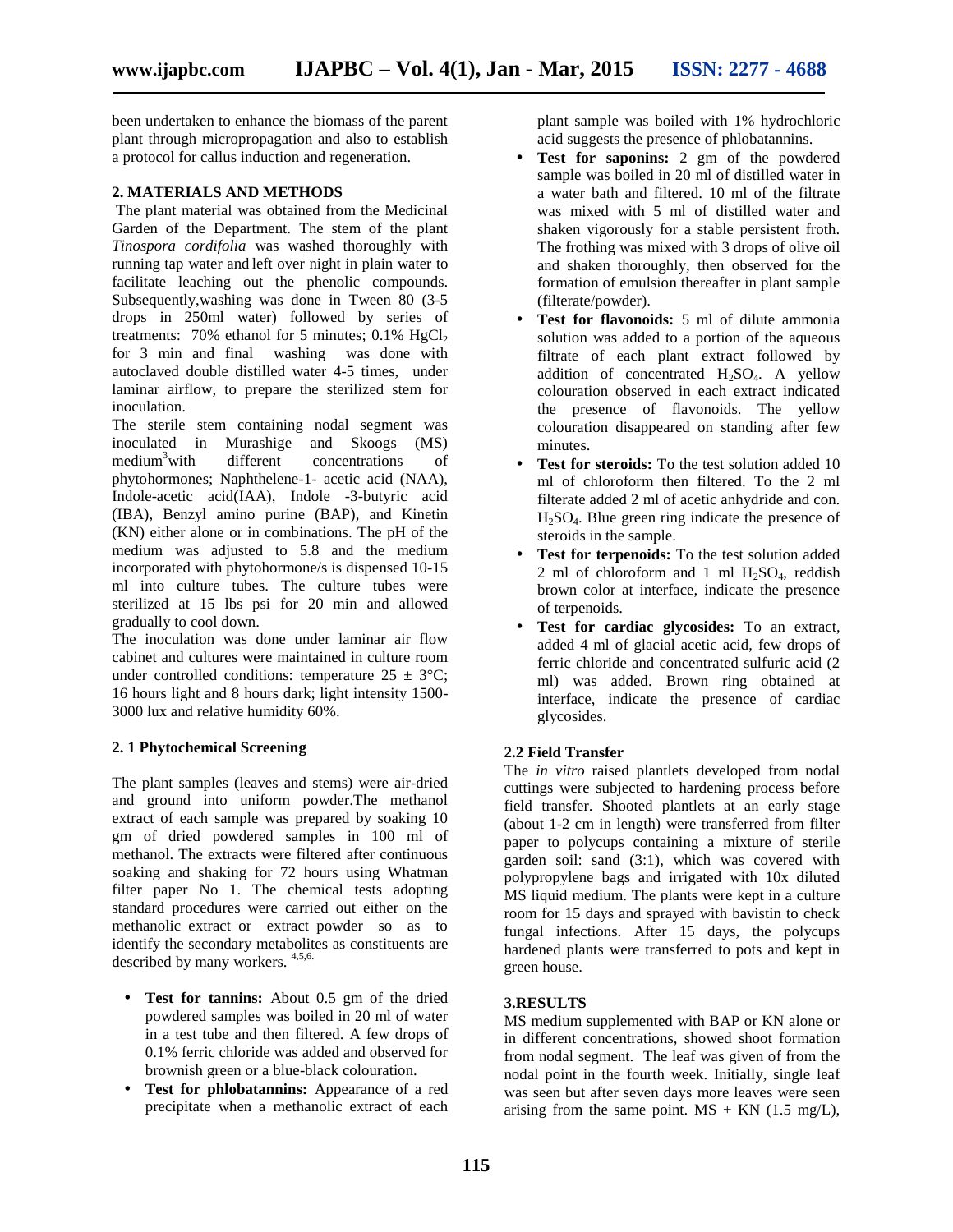shoot regeneration percent was found to be the minimum (10%). Increased concentrations of KN led to high frequency of regeneration, 40% and 60% at 3mg/L and 4mg/L of KN, respectively (Table 1).

On the other hand, per cent of cultures showing micro-shoots recorded to be 90% in MS+ BAP (4 or 5 mg/L). However, 30% shoot formation was observed in 2mg/L BAP, whereas per cent regeneration of shoot declined in 5 mg/L to 60%. Combination of BAP (3mg/L) and KN (6mg/L) showed good response (78%) with 3-4 shoots bearing healthy leaves (Fig.1; Table 2).

For roots induction, MS medium was supplemented with auxins (NAA, IBA). The frequency of cultures showing roots was 90% in 6 mg/L NAA (Fig.2; Table3) and  $72\%$  in  $3mg/L$  IBA (Fig.3; Table5); however, the number of roots per explant was maximum up to  $10-11$ (Table 3). MS + NAA proved to be futile with nodal and internodal segment for rooting at high concentration; however response was not good with decreasing concentration of NAA. In combination of NAA  $(2.5mg/L)$  +BAP  $(1mg/L)$ response of rooting was 70 % (Table 3). However, scanty callusing was also observed in this combination.

Phytochemical screening of leaf and stem of *Tinospora cordifolia* showed that it contains saponins, tannins, alkaloids, steroids, terpenoids, glycosides, phlobatannins, flavonoids, cardioglycosides and alkaloids (Table 6). However phlobatannins was found to be absent in the leaves of *Tinospora cordifolia.* Results show presence or absence of secondary metabolites. Dark colour or precipitation is indication of high concentrations of the compounds in question.

The success rate of field transfer was recorded to be 75- 80% in the present investigation.The *in vitro* rhizogenesis was not a precondition with this plant as the stem cutting itself readily regenerate large numbers of roots, thus facilitates the establishment of plantlets in field condition.

# **4. DISCUSSION**

Plant tissue culture is presently of great interest to molecular biologists, biotechnologists, plant breeders and industrialists because it is used for both basic and applied aspects. 7-9

There are so many plants which are difficult to be propagated through conventional methods. Micropropagation technique is used for the mass multiplication of existing stocks of germplasm for

biomass enhancement and also for the conserservation of important elite and rare plant species that are threatened or on the verge of extinction.<sup>10-17</sup>

In the present investigation also plants were regenerated through micropropagation employing different combination of phytohormones. Single cytokinin or more than one type of cytokinins facilitated shoot regeneration. In the initiation of shoot induction with nodal explants responded better than other explants such as internodes and shoot tips.The results are in agreement with the finding of Sivakumar *et al* <sup>18.</sup> Root regeneration from regenerated micro-shoots was not a problem in the present investigation as micro-shoots readily regenerated roots on transfer to sterile soil. However, there are large numbers of reports where second treatment is required for the induction of roots before acclimatization. 19,20,21 Some work on *T. cordifolia* has been done by other workers too.  $2,22,23,24$ Chemistry and medicinal properties of *Tinospora cordifolia* were reported by many workers.  $25,26,2$ Different parts of the plant especially stem and leaves of *T. cordifolia* are very rich in different types of phytochemicals such as tannins, cardiac glycosides, saponins, phlobatannins, terpenoids etc. These phytochemicals have been attributed to the medicinal properties of the experimental plant. <sup>2,24,26-30</sup>

# **5. CONCLUSION**

Callus induction, regeneration and micropropagation of medicinal plants of economic importances in general are found to be highly useful for commercial production of medicinally important compounds. The efficient techniques of plant tissue culture plays a crucial role in serving the life science and opening new horizons in preserving endangered species compiling our green world.

Plant tissue culture in the present investigation proved to be a very good on account of callus induction, regeneration and micropropagation. Presence of different phytochemicals in the experimental plant suggesst its profuge therapeutic efficacy.

# **6. ACKNOWLEDGEMENT**

Authors are grateful to the Head of the Department of Botany Dr. R. K. Pandey, Ranchi University, Ranchi, for providing all necessary facilities to carry out this research work.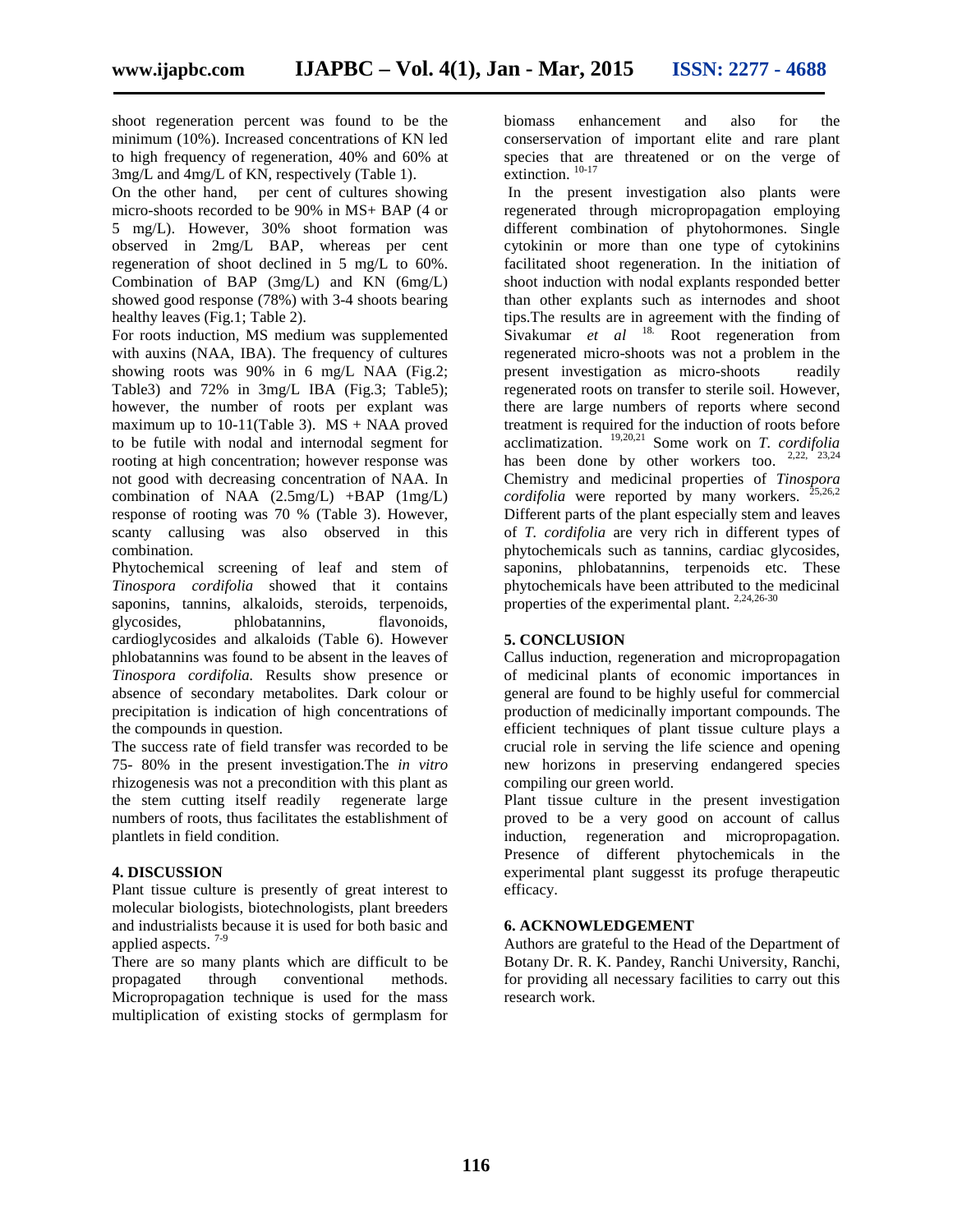**Table 1 Effect of Cytokinins on Shoot Induction.**

|                                                                                                              | Little of Cytominino on oncet maachon. |                              |  |  |  |  |  |  |
|--------------------------------------------------------------------------------------------------------------|----------------------------------------|------------------------------|--|--|--|--|--|--|
| Concentration of Kinetin (mg/L)<br><b>Percentage of Shoot induction</b><br><b>Number of Shoots/Explants.</b> |                                        |                              |  |  |  |  |  |  |
| KN(0.5mg/L)                                                                                                  | $\overline{\phantom{a}}$               | ٠                            |  |  |  |  |  |  |
| KN(1 mg/L)                                                                                                   | $\overline{\phantom{a}}$               | $\qquad \qquad \blacksquare$ |  |  |  |  |  |  |
| $KN(1.5 \text{ mg/L})$                                                                                       | 10%                                    |                              |  |  |  |  |  |  |
| KN(2 mg/L)                                                                                                   | 10%                                    |                              |  |  |  |  |  |  |
| KN(3 mg/L)                                                                                                   | 40%                                    | $1 - 2$                      |  |  |  |  |  |  |
| KN(4 mg/L)                                                                                                   | 60%                                    | $2 - 3$                      |  |  |  |  |  |  |
|                                                                                                              |                                        |                              |  |  |  |  |  |  |
| BAP(1 mg/L)                                                                                                  | ٠                                      | $\qquad \qquad \blacksquare$ |  |  |  |  |  |  |
| BAP(2 mg/L)                                                                                                  | 30%                                    | $1 - 2$                      |  |  |  |  |  |  |
| BAP(3 mg/L)                                                                                                  | 90%                                    | $3 - 4$                      |  |  |  |  |  |  |
| BAP(4 mg/L)                                                                                                  | 90%                                    | $4 - 5$                      |  |  |  |  |  |  |
| BAP(5 mg/L)                                                                                                  | 60%                                    | $1 - 2$                      |  |  |  |  |  |  |

**Table 2**

| Concentration(mg/L)      | <b>Percentage of Shoot Induction</b> | <b>Number of Shoots/Explant.</b> |  |  |
|--------------------------|--------------------------------------|----------------------------------|--|--|
| $BAP(0.5mg/L)+KN(1mg/L)$ | 15%                                  |                                  |  |  |
| $BAP(1mg/L)+KN(2mg/L)$   | 40%                                  |                                  |  |  |
| $BAP(2mg/L)+KN(4mg/L)$   | 70%                                  | $2 - 3$                          |  |  |
| $BAP(3mg/L)+KN(6mg/L)$   | 78%                                  | $3-4$                            |  |  |
| $BAP(4mg/L)+KN(8mg/L)$   | 30%                                  | $1 - 2$                          |  |  |

**Table 3**

|  |  | Effect of Auxins (NAA and BAP) alone or in combination on Root Induction. |  |
|--|--|---------------------------------------------------------------------------|--|
|--|--|---------------------------------------------------------------------------|--|

| Concentration(mg/L)         | <b>Percentage of Root Induction</b> | <b>Number of Roots/Explant</b>     |
|-----------------------------|-------------------------------------|------------------------------------|
| NAA(1 mg/L)                 | 10%                                 | (Callus also observed)<br>root     |
| NAA(2 mg/L)                 | 10%                                 | 1 root (Callus also observed)      |
| NAA(3 mg/L)                 | 40%                                 | 1 root (Callus also observed)      |
| NAA(4 mg/L)                 | 58%                                 | 1-2 roots (Callus also observed)   |
| NAA(5 mg/L)                 | 78%                                 | 3-4 roots (Callus also observed)   |
| $NAA(6 \text{ mg/L})$       | 90%                                 | 10-11 roots (Callus also observed) |
| $NAA(2.5 mg/L)+BAP(1 mg/L)$ | 70%                                 | root (Callus also observed)        |

**Table 4 Effect of Auxin (IAA) on Root Induction.**

| Concentration(mg/L) | <b>Percentage of Root Induction</b> | <b>Number of Roots/Explant</b>    |
|---------------------|-------------------------------------|-----------------------------------|
| IAA(1 mg/L)         | Slight swelling                     |                                   |
| IAA(2 mg/L)         | Slight swelling                     |                                   |
| IAA(3 mg/L)         | 42%                                 | (Callus also observed)<br>2 roots |
| IAA(4 mg/L)         | 67%                                 | 3-4 roots(Callus also observed)   |
| IAA(5 mg/L)         | 87%                                 | 3-4 roots (Callus also observed)  |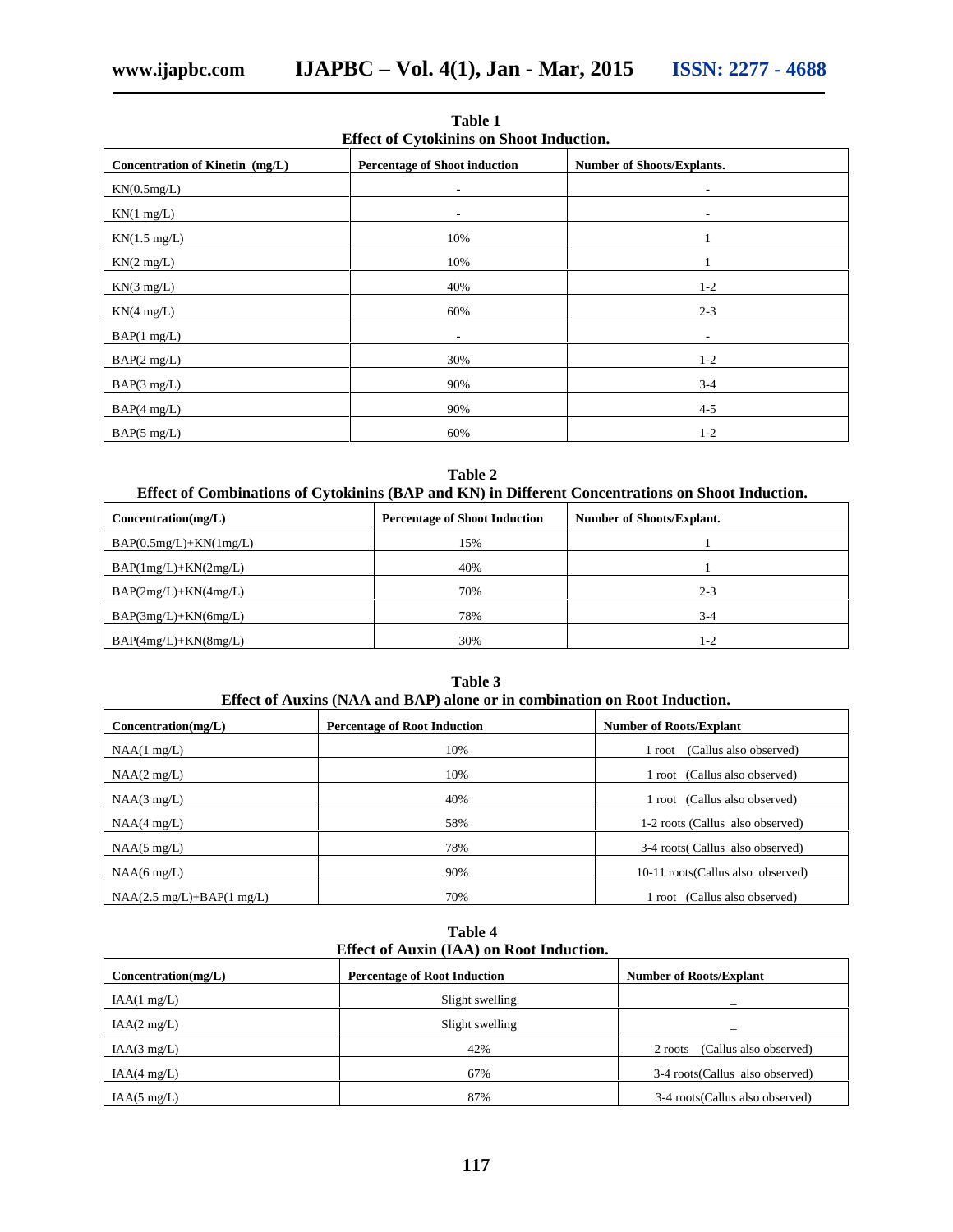| Table 5                                  |  |  |  |  |  |
|------------------------------------------|--|--|--|--|--|
| Effect of Auxin (IBA) on Root Induction. |  |  |  |  |  |

| Concentration(mg/L)    | <b>Percentage of Root Induction</b> | <b>Number of Roots/Explant</b>   |  |  |
|------------------------|-------------------------------------|----------------------------------|--|--|
| IBA(1 mg/L)            |                                     |                                  |  |  |
| IBA(2 mg/L)            |                                     |                                  |  |  |
| IBA $(3 \text{ mg/L})$ | Slight swelling                     |                                  |  |  |
| IBA $(4 \text{ mg/L})$ | 46%                                 | 1-2 roots (Callus also observed) |  |  |
| IBA(5 mg/L)            | 62%                                 | 1-2 roots (Callus also observed) |  |  |

**Table 6 Phytochemical Screening of Secondary Metabolites in** *Tinospora cordifolia.* **Secondary Metabolites** 

| S.No     | Plant<br>part | Saponin | Tannins | <b>Sterioids</b> | Terpenoids | Glycosides | Phlobatannin | Flavanoid | Cardiac<br>glycosides | alkaloids |
|----------|---------------|---------|---------|------------------|------------|------------|--------------|-----------|-----------------------|-----------|
| . .      | <b>Stem</b>   |         | $^{++}$ | $+ +$            | $+ +$      |            | $++$         |           |                       | $+++$     |
| <u>.</u> | Leaf          |         |         |                  |            |            | $\sim$       | $^{++}$   |                       |           |

(+++): appreciable amount; (++): moderate amount; (+): trace; (-): absent



**Fig 1**

**Shoot regeneration in MS medium incorporated with different concentrations of cytokinins in combinations** noot regeneration in MS medium incorporated with different concentrations of cytokinins in combinations<br>or singly and transfer in pot : (A) BAP (1.5mg/L) +KN (3mg/L); (B) BAP (2 mg/L) +KN (4mg/L); (C) BAP (4mg/L); (D) BAP (3 mg/L) +KN (6mg/L); (E) 42- day-old; and (F)71- day- old Plantlets.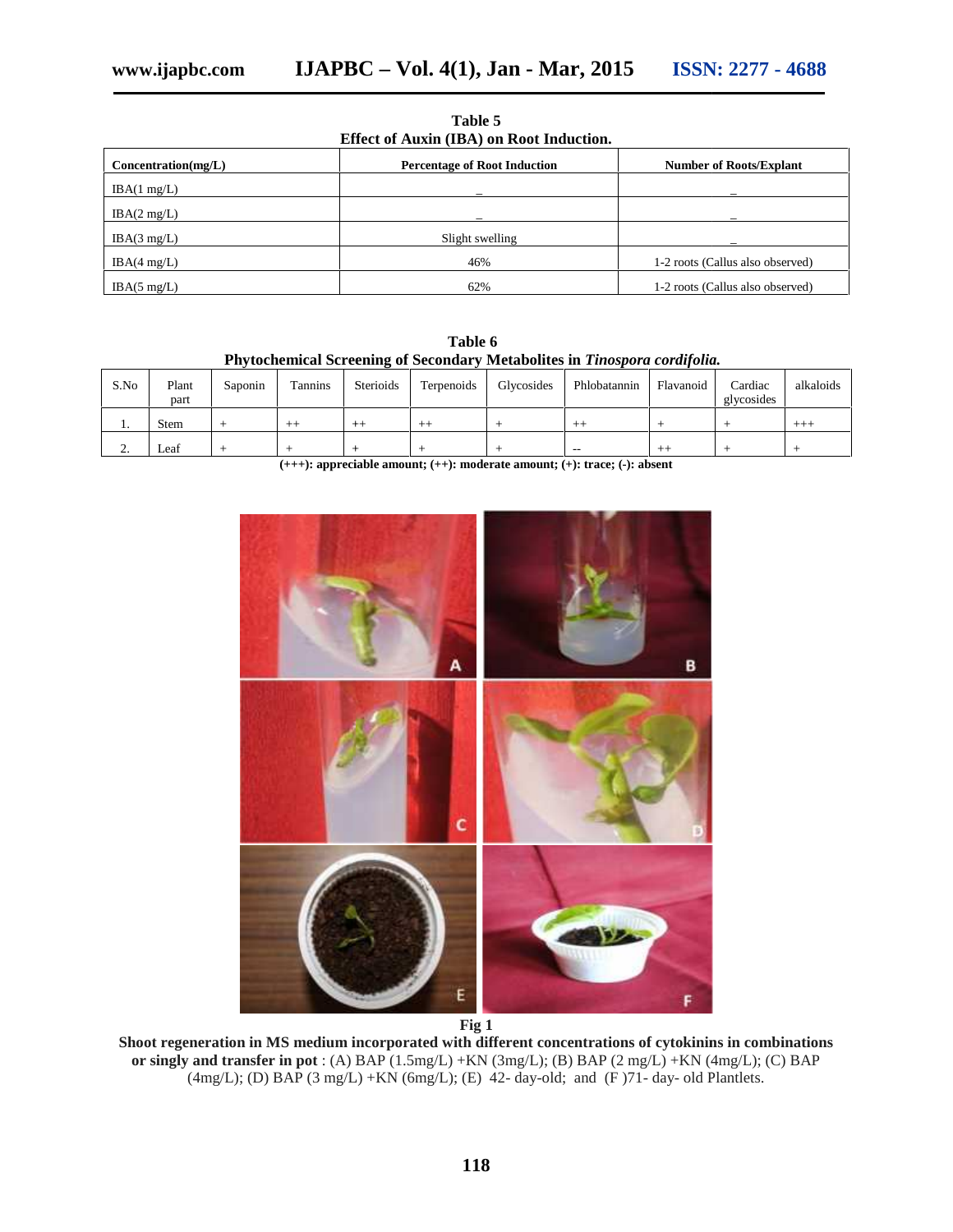

**Fig 2**

**Nodal culture showing root induction in MS + NAA (6mg/L):** (A) 17 days old; (B) 22days old**;** (C) 36 days old; **in MS** + **NAA (6mg/L):** (A) 17 days old; (B) 22days old; (C) 36 D) 45 days old; E) 50 days old



**Rooting in different concentrations of Auxins**.(A)IBA (5mg/L); (B)IAA(5mg/L); (C)NAA(6mg/L).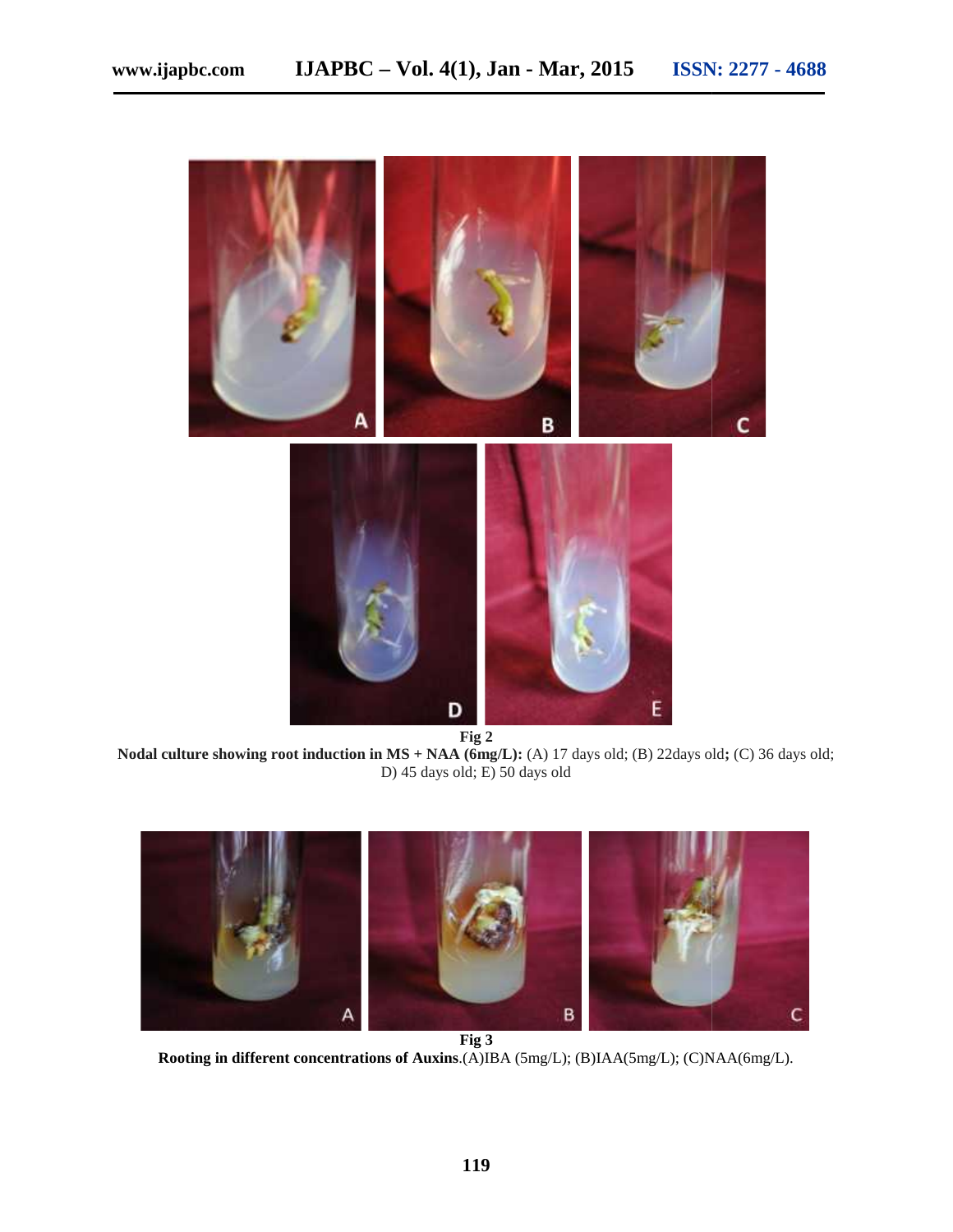# **REFERENCES**

- 1. Ahmad F, Ali M, Alam, P. New phytoconstituents from the stem bark of Tinospora cordifolia Miers. Nat Prod Res, 2010; 24(10):926-34.
- 2. Nasreen S\*, Radha R, N Jayashree B, Selvaraj A Rajendran, Assessment of quality of Tinospora Cordifolia (Willd.) Miers. (Menispermaceae): pharmacognostical and phyto - physicochemical profile. International Journal of Comprehensive Pharmacy**,** 2010;  $1(05):1-4.$
- 3. Murashige T, Skoog F. A revised medium for rapid growth and bioassays with tobacco tissue cultures. Physiol. Plant, 1962; 15: 473-497.
- 4. J.B. Phyto-chemical methods, London. Chapman and Hall, Ltd,1973 49: 188.
- 5. Evans CW, Trease and Evans, Mexican Medicinal plants. J. Ethnopharmacol, Pharmacognosy thirteenth edition, Bailli`ere Tindall, London.1989.
- 6. Sofowara A. Medicinal Plants and Traditional Medicine in Africa. Spectrum Books Ltd, Ibadan, Second Edition, 1993.
- 7. Dix PJ, Street HE. Sodium chloride-resistant cultured cell lines from Nicotiana sylvestris and Capsicum annum. Plant Sci. Lett., 1975; 5: 231-237.
- 8. Lindsey K, Yeoman MM. The relationship between growth rate, differentiation and alkaloid accumulation in cell cultures. J. Exp. Bot, 1983; 34: 1055-1065.
- 9. Mantell SH, Mathews JA McKee, RA. Principles of Plant Biotechnology. Blackwell Scientific Publications, Oxford, Boston. 1985.
- 10. Normah MN, Hamidah S, Ghani FD. Micropropagation of Citrus halmii-an endangered species of S.E.Asea. Plant Cell Tissue Org.Culture, 1997; 50:225-227.
- 11. Dhar U, Upreti J, Bhatt ID. Micropropagation of Pittosporum napaulensis(D.C.) Rehder&Wilson-a rare endemic Himalayan medicinal tree.Plant. Cell Tissue Organ Culture, 2000; 63:231-236.
- 12. Pania M, Senaratna TB, ED, KW, Sivasithamparam K. Micropropagation of the critically endandered western Australisn species, Symonanthus bancroftii (F.Muell.) L. Haegi (Solanaceae). Plant Cell Tiss Org. Cult,2000., 63: 23-39.
- 13. Wawrosch C, Malia PR, Kopp B. Clonal propagation of Lilium nepalense D Don, A threatenedmedicinal plant of Nepal.Plant Cell Reports, 2001; 20(4):285-288.
- 14. Michael E, Compton Breda L Pierson Jack E, Staub.Micropropagation for recovery of

Cucumis hystrix. Plant Cell Tissue Organ Cult, 2001; 64: 63-67.

- 15. Jabeen FTZ ,Venugopal RB, Kiran G, Kaviraj CP, Rao AS. Plant regeneration and in vitro flowering from callus and nodal explants of Solanum nigrum L.-An important medicinal plant. Plant Cell Biotech.& Mole. Biology, 2005;6:17-22.
- 16. Kedage VV, Mhatre M, Dixit GB. In vitro propagation of Ceropegia noorjahani Ans.: A critically endangered, endemic medicinal plant of Maharashtra. International symposium on frontiers in Genetics and Biotechnology - Retrospect and Prospects. Abstract, 2006, 162.
- 17. Faisal A, Siddique I, Anis M. An efficient plant regeneration system for Mucuna pruriens (L.) D C. Using cotyledonary node explants in vitro.Cell Dev. Biol.Plant, 2006; 28:1-4.
- 18. VSivakumar, MS Dhana Rajan, A Mohamed Sadiq M J. In vitro Micropropagation of Tinospora cordifolia (Willd.) Miers ex Hook. F. & Thoms - An Important Medicinal Plant,2001; 3 (2):5-10.
- 19. Liu CZ, Murch SJ, EI-Demerdash, Saxena MPK. Regeneration of the Egyptian medicinal plant Artemisia judaica L.Plant Cell Reports, 2003; 21(6):525-530.
- 20. Martin KP. Rapid in vitro multiplication and ex vivo rooting of Rotula aquatica Lour.,a rare rhoeophytic woody medicinal plant.Plant Cell Reports.2003;21(5):415-420.
- 21. Chaudhuri KN, Ghosh B, Jha S. The root: a potential new sourse of complement cells for high-frequency regeneration in Tylophora indica.Plant Cell Rep. 2004; 22:731-740.
- 22. Tabassum A, Nag KK. In vitro regeneration of Tinospora cordifolia Miers; a medicinal climbing shrub. Vegetos, 2008; 21 (2): 125-8.
- 23. Khanapurkar RS, Paul NS, Desai DM, Raut MR, Gangwane AK. In vitro propagation of Tinospora cordifolia (WILD.) Miers. Ex . Hook F. & Thomas. J of Bota Res, 2012; 3 (1): 17-20.
- 24. Choudhary SS, Handique PJ.TDZ enhances multiple shoot production from nodal explants of Tinospora cordifolia-a commercially important medicinal plant species of NE India. Res J Biotech, 2013; 8 (5):1.
- 25. Stanely M, Prince P, Menon VP. Antioxidant action of Tinospora cordifolia root extract in alloxan diabetic rats. Phytother Res, 2001; 15:213-8.
- 26. Singh S, Pandey SC, Srivastava S, Gupta VS, Patro B, Ghosh AC. Chemistry and medicinal properties of Tinospora cordifolia (Guduchi).